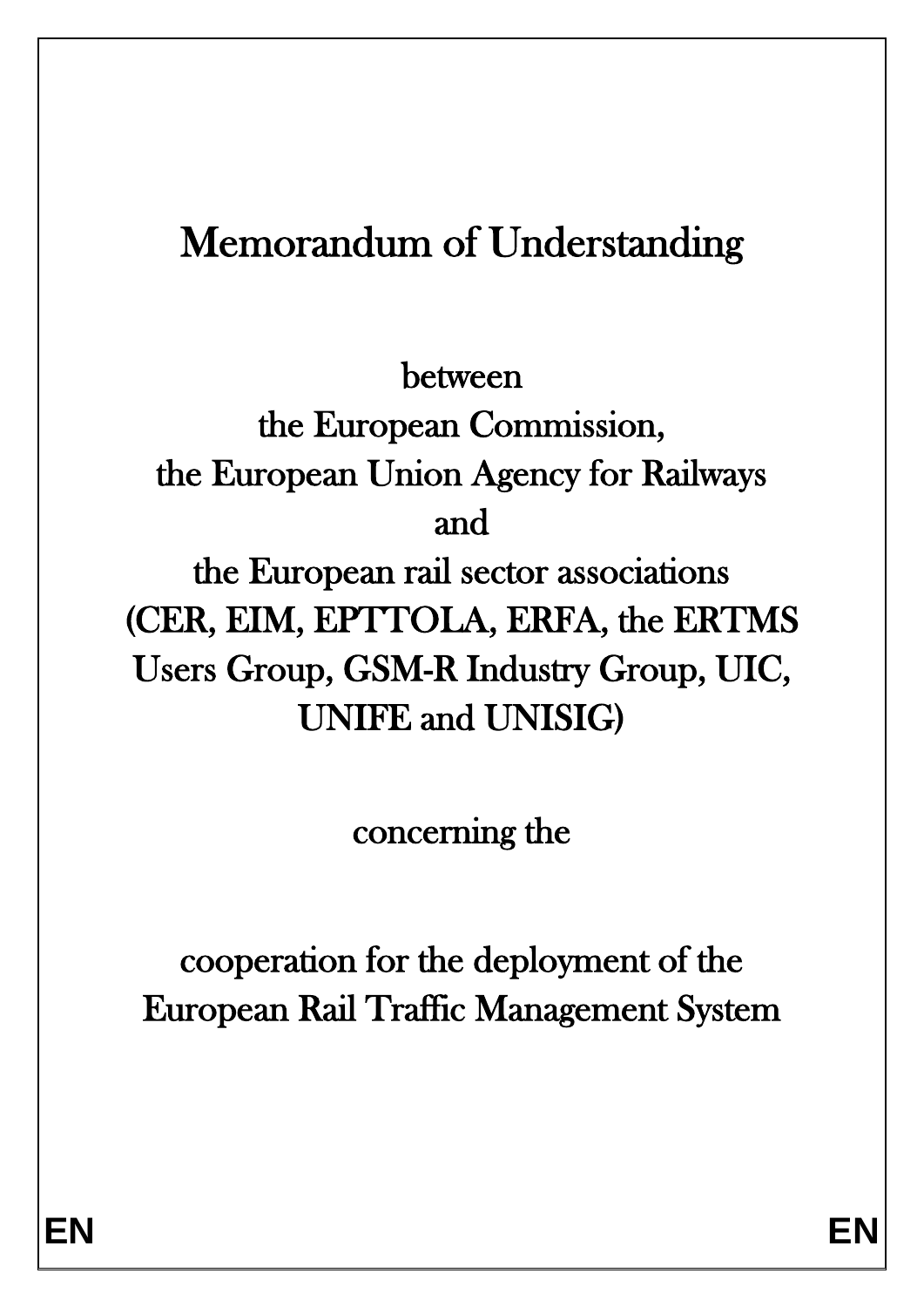**Memorandum of Understanding between the European Commission, the European Union Agency for Railways and the European rail sector associations (CER, EIM, EPTTOLA, ERFA, the ERTMS Users Group, GSM-R Industry Group, UIC, UNIFE and UNISIG) concerning the cooperation for the deployment of the European Rail Traffic Management System**

#### **Preamble**

- I. On  $17<sup>th</sup>$  March 2005, the European Commission and the European rail manufacturers, infrastructure managers and railway undertakings ('the Sector') signed a Memorandum of Understanding (MoU) establishing the basic principles of an EU deployment strategy for the European Rail Traffic Management System (ERTMS). This document was subsequently followed by the signature of another MoU concerning the strengthening of cooperation for speeding up the deployment of ERTMS on 1<sup>st</sup> July 2008.
- II. On  $27<sup>th</sup>$  April 2012, the European Commission, the European Union Agency for Railways ('the Agency') and the Sector signed the third MoU specifying the further steps to be taken to push for the deployment of ERTMS in the EU for the subsequent years.
- III. Considerable progress has been achieved since the signature of these agreements, the adoption of the System Requirement Specification 2.3.0d in 2008 and the first release of Baseline 3 in 2012.
- IV. The revised Technical Specification for Interoperability for the on-board and trackside Control Command and Signalling (CCS TSI) subsystems adopted by Commission Regulation (EU) 2016/919, published in the Official Journal of the European Union on 15<sup>th</sup> June 2016, gives legal status to the ETCS Baseline 3 Release 2 and GSM-R Baseline 1 specifications.
- V. ERTMS is a major initiative to harmonise the automatic train control and communication system, ensure interoperability throughout the rail system in Europe and contribute to the Single European Rail Area. The stakeholders committed to deploy ERTMS are managing fundamental process changes that will enable the digitalisation of railways.
- VI. This MoU recognises that more than 23.000 kilometres of lines and almost 7.000 vehicles are equipped today with ETCS in the EU in addition to 90.000 kilometres of lines covered by GSM-R. Equipment rate is still expected to further increase considering the implementation plans currently on-going in several EU Member States and neighbouring countries.
- VII. The ERTMS European Deployment Plan (EDP) was first adopted by the European Commission in 2009 and is currently being revised. The Sector acknowledges the role of the Commission in spearheading the EDP and its follow up, and commits to support the Commission and provide input on relevant issues, risks and opportunities.
- VIII. The timely realisation of the ambitious goals of ERTMS deployment will depend on the availability and efficient use of financial support at national and EU level.
- IX. The Agency should define relevant processes and milestones supporting the consensual development of the ERTMS Longer Term Perspective, presented to the Rail Interoperability and Safety Committee on  $10<sup>th</sup>$  February 2016, with transparent project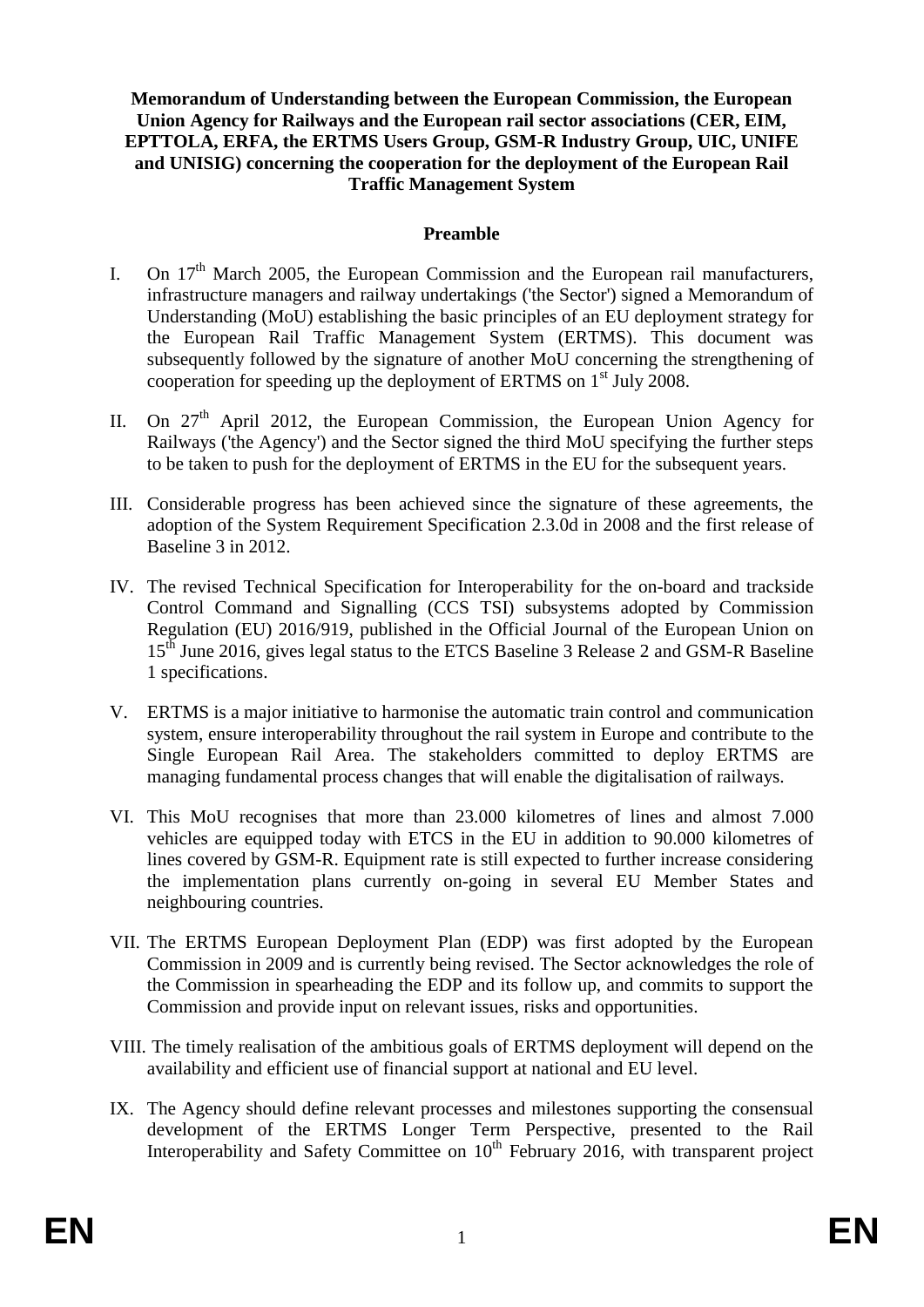management for the timely resolution of errors, compatible enhancements and delivery of the specifications for the game changers as defined in the ERTMS Longer Term Perspective.

- X. The Agency should drive a roadmap on ERTMS maturity and cost reduction, supporting the Sector in defining tender templates, software evolution clauses and ensuring that the CCS TSI revision process will not cause uncertainty for users' investments.
- XI. It is essential that the radio evolution roadmap will become part of the EU Digital Single Market Strategy. This will ensure future proof definition of the new generation technology for the communication system and the relevant spectrum provision supporting the availability and reliability of the ERTMS communication system. A dedicated roadmap with the Sector must also consider the key aspects of migration and co-existence.
- XII. This MoU fixes the main objectives of the cooperation and commitment between the signatories from 2016 onwards.

### **A. OBJECTIVES**

- 1. The European Commission, the Agency and the Sector acknowledge that ERTMS success can only result from a commonly agreed, collective, disciplined and structured approach.
- 2. The signatories recognise the value brought by the ERTMS Longer Term Perspective.
- 3. To that end, this MoU has the following specific objectives:
	- (a) Achieve and maintain compatibility. Compatibility means legal and technical certainty that a compliant Baseline 3 ERTMS On-board Unit can safely run on any compliant ERTMS line with an acceptable level of performance. Maintaining compatibility entails that the game changers will not create technical barriers to accessing infrastructure.
	- (b) Reach the best economic and environmental performance by deploying ERTMS under the optimal revenue, cost and financing conditions, and speed up the ERTMS deployment in the EU. To achieve this, a coherent policy on stable specifications, as the critical factor for the economic viability of the EDP, shall be maintained.
	- (c) Protect investments made in CCS TSI compliant systems and products.

### **B. KEY COMMITMENTS**

- 4. The signatories commit that when ERTMS is implemented, ERTMS equipment is fully compliant to the CCS TSI without national or project specific deviations.
- 5. The CCS TSI defines the legal requirements in force, and currently allows the use of the Baseline 2 or Baseline 3 for ETCS. The signatories recognise that the set of specifications #3 in the Annex A of the CCS TSI represent the most advanced status of the technical specifications, providing the functionalities from Baseline 3 Release 2, Baseline 3 Maintenance Release 1 and Baseline 2.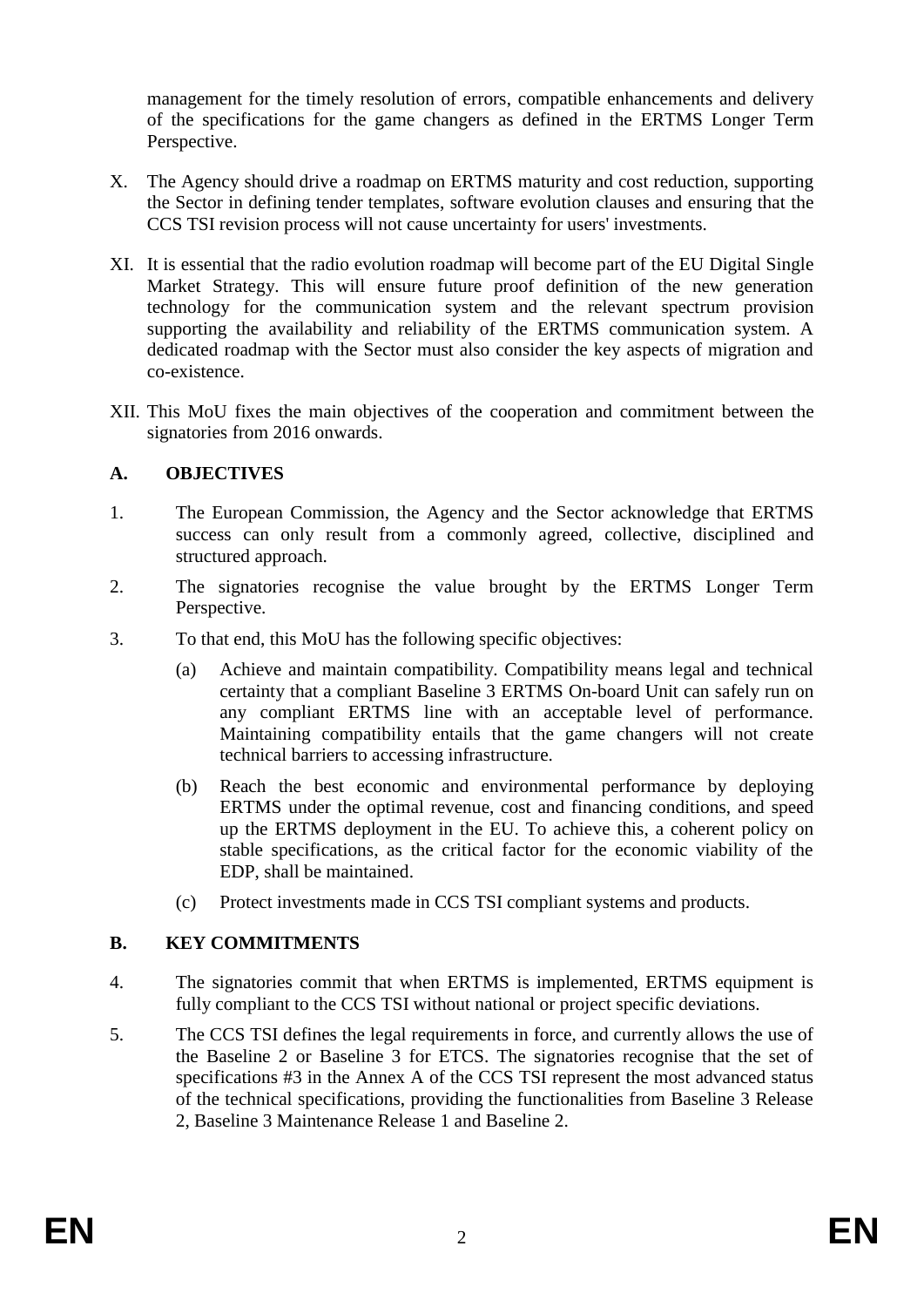- 6. The infrastructure managers and the manufacturers agree to use, for future projects, any set of specifications in the CCS TSI, to implement System Version 1 or 2 ( $X=1$ ) or  $X=2$ ) trackside projects being compatible with on-boards which are compliant with the specification #3. Existing trackside installations need to be migrated to be interoperable with on-boards that are compliant with the specifications #3.
- 7. The manufacturers agree to propose, for future ERTMS projects, updated software releases to their customers, to automatically include the corrections of errors in the specifications commonly agreed in the frame of the Change Control Management and adopted as Technical Opinions. This mechanism shall not encompass new "functions" or enhancements to the specifications.
- 8. ERTMS software changes must be managed according to the compatibility objective so that additional costs on already existing equipment are minimal, e.g. avoiding impact on hardware, and do not have an adverse effect on efforts to make the authorisation process more efficient and less costly. To that end, based on guiding principles to be developed jointly by the signatories, railway undertakings and infrastructure managers commit to include software upgrade clauses in their contracts, supported by the manufacturers. This will ensure that possible software upgrades are handled in a predictable, clear and transparent way from a cost perspective.
- 9. Strategic guidance for Change Control Management will be provided by the ERTMS Stakeholders Platform.
- 10. Infrastructure managers commit, for any future project, to cooperate with the Agency providing at the earliest possible stage (when the relevant procedures and documents will be defined) the information foreseen in the  $4<sup>th</sup>$  Railway Package necessary to issue a positive approval for ERTMS trackside implementations.
- 11. The Agency commits to discuss with infrastructure managers the information required by the CCS TSI to demonstrate compliance.
- 12. Infrastructure managers commit to the objective to ensure the "free circulation of ERTMS equipped vehicles"; inter alia, they will only implement transitions between ETCS and legacy systems that are fully compliant with the CCS TSI. Within this precondition, there is the freedom of the railway undertakings to choose manufacturers and architecture for the on-board systems.
- 13. Deployment of ERTMS needs to be synchronised between the Member States, including the planning for equipping rolling stock. The migration to ERTMS will be part of the action plan of this MoU. The signatories recognise that the current version of the specifications in the CCS TSI provides a stable basis for the foreseeable future. Additional evolutions not in the scope of the ERTMS Longer Term Perspective may require changing the present MoU, following a strategic review by the ERTMS Stakeholders Platform.
- 14. The "game changers initiatives" contributing to the future evolution shall be developed according to an agreed planning and recognising the compatibility concept. Should the full benefits of the "game changers initiatives" be constrained by the compatibility concept and an affordable business case exists, this MoU will be reviewed by the ERTMS Stakeholders Platform prior to any suggested changes. Adequate coordination with related activities in Shif2Rail shall be also ensured.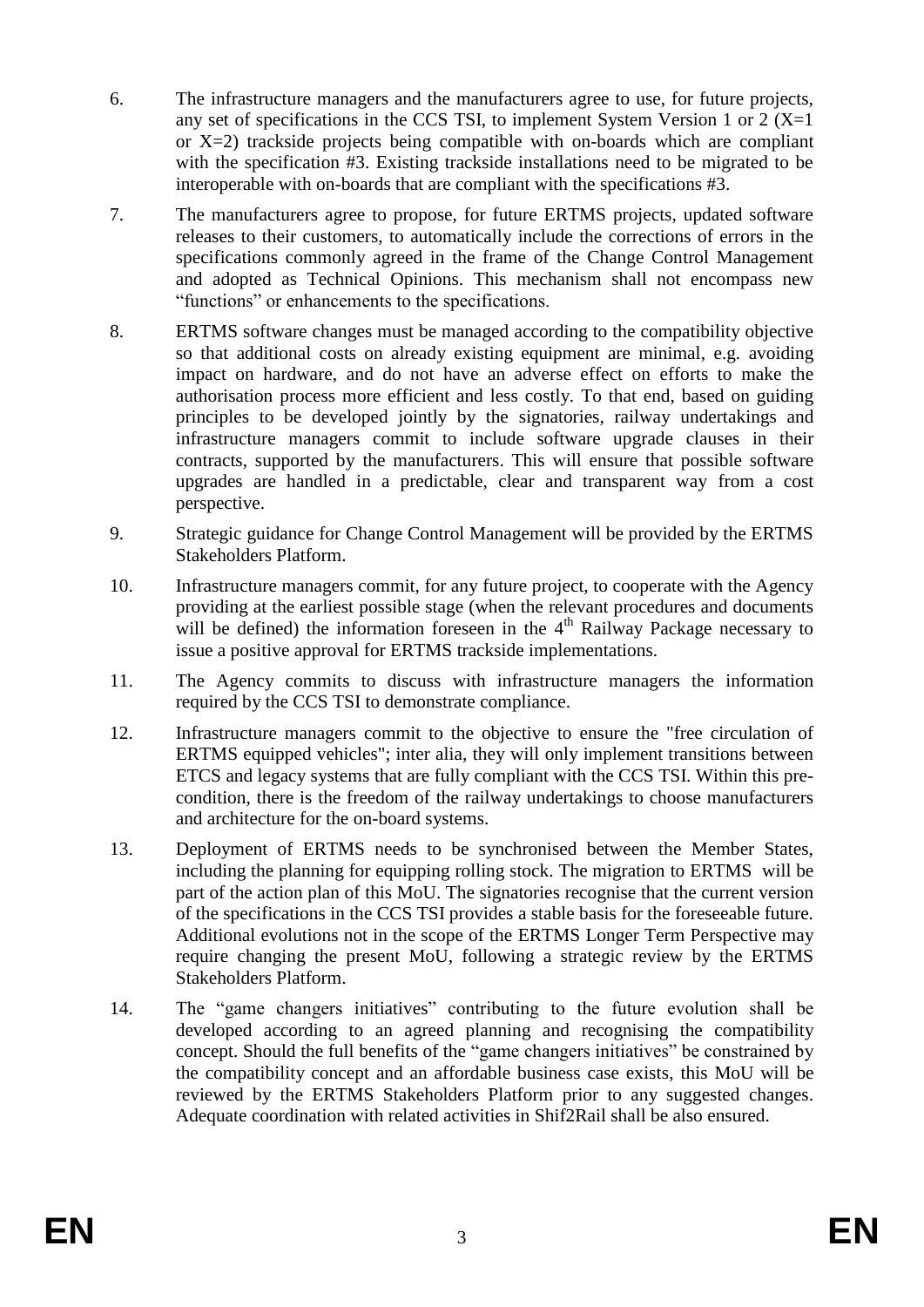- 15. The signatories acknowledge the expertise and the relevant activities in promoting ERTMS specific to UIC, the ERTMS Users Group and UNISIG. Their contributions are essential for the successful implementation of the system.
- 16. The worldwide railway organisation UIC is a leading player in the European railway sector in the topic areas of research, innovation, and standardisation. As an example, within the framework of UIC the functional specification for GSM-R has been developed. UIC commits to fully cooperate with the Agency in the future development of ERTMS and will, in addition to the specification of operator requirements, in particular contribute by coordinating the feedback on operational aspects of ERTMS deployment on behalf of their members. UIC will specifically provide technical expertise in the area of communication systems. UIC further commits to endorse and promote the operational added-value of European ERTMS in its dealings with rail companies that are beyond Europe.

## **C. WORKING PRINCIPLES AND ARRANGEMENTS**

- 17. Further to the signature of this MoU, a detailed plan with concrete actions and defined deadlines will be prepared to support the implementation of the objectives agreed upon in this document.
- 18. The actions will be implemented by the signatories, and the follow up of progress will be ensured with the appropriate organisational arrangements to be defined by the Stakeholders Platform.
- 19. The representatives of individual Stakeholders will sign up Letters of Intent with the Agency, committing to support the objectives defined in this MoU.